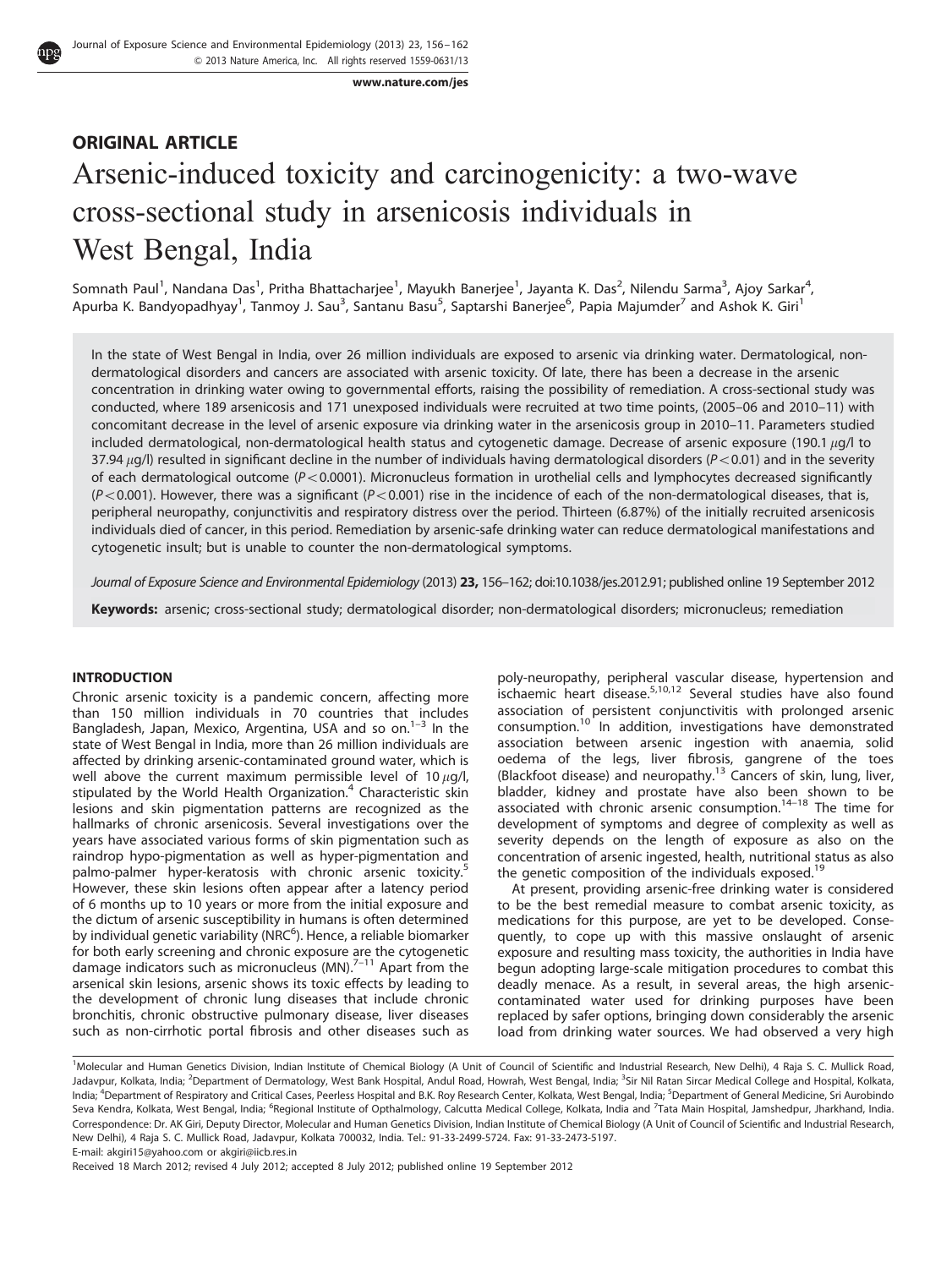incidence of cytogenetic damage as measured by micronuclei formation in both lymphocytes and urothelial cells and also from dermatological symptoms and three major non-dermatological health effects, that is, peripheral neuropathy, respiratory disorders and eye problems. As, in the region of our study population, the mean arsenic content in the drinking water was nearly five times less in 2010–11 compared with 2005–06; our objective was to analyse whether consumption of lower load of arsenic through drinking water ameliorates the cytogenetic damage, dermatological and non-dermatological health condition, which when previously observed in 2005–06, was grim. In 2010–11, 37.94  $\mu$ g/ l of arsenic through drinking water was consumed by our study population. Although this mean is higher than the WHO  $r$ ecommendation, $20$  our objective is to find out the ameliorative effects due to lowering of the arsenic load in drinking water, in a population having a history of chronic arsenic exposure.

# Study Design

Individuals having a history of arsenic exposure through drinking water are referred as exposed population; whereas individuals with no history of arsenic exposure above the threshold  $(10 \mu q/l)$ are termed as unexposed, control population. The exposed study participants were recruited from three highly exposed villages of Murshidabad district<sup>21</sup> and it was also in accordance to the areas, based on the database (2002–2006) of ground water arsenic contamination obtained from the online registry (http:// www.wbphed.gov.in) of West Bengal Public Health Engineering Department (WBPHED), Government of West Bengal. The unexposed participants were recruited from East Midnapore, one of the unaffected districts of West Bengal, India. The sample collection strategy is elaborated in Figure 1.

Initially, trained non-physician volunteers were sent to the affected villages to screen individuals with probable arsenic-induced skin lesions.17,22 The initial screening identified 2012 individuals. A thorough screening was conducted by expert physicians and subsequent samples were collected after a written consent and its analysis finally considered 189 arsenic-exposed individuals with skin lesions, for the study in 2005–06. The screening procedure for the exposed individuals with skin lesions is illustrated in Figure 1. From the unexposed population, 171 individuals were recruited and clinical and demographic data were recorded in a comparable manner with respect to the socioeconomic status of the study participants from the two populations.

The same study population was again monitored in a similar manner in 2010–11 eliciting all the demographic and clinical data for a second time for each study participant. However, at this point in time, in the exposed population, 13 individuals had already died owing to cancer and hence, the final exposed population consisted of 176 only for whom the data were available at both the time points. The unexposed population consisted of 171 individuals initially, of whom 1 died. Hence, 170 of the initially recruited 171 individuals were followed up. This study was conducted in accord with the Helsinki II Declaration and was approved by the institutional ethics committee.

#### METHODS

#### Chemicals and Instruments

RPMI-1640 media was purchased from Himedia (India), Cytochalasin B, Giemsa stain powder were purchased from Sigma chemical company (St. Louis, MO, USA). Potassium chloride, trisodium citrate and sodium chloride were purchased from Qualigens Fine Chemicals (India). Glacial acetic acid, methanol, hydrochloric acid, sodium borohydrate, nitric acid were purchased from E. Merck (India). A PerkinElmer model Analyst 700 was used for atomic absorption spectrometry.



157

Figure 1. Sampling strategy of arsenicosis individuals in 2005–06 and followed up in 2010–11.

#### Identification of Eye Problems

The eye problems checked by the ophthalmologist in the field include eye irritation, redness and watering that mostly lead to conjunctivitis in the individuals consuming high concentrations of arsenic, which was also observed previously.<sup>10</sup> Cases having a medical history of conjunctivitis due to bacterial infections, virus or allergens were not considered in the study.

#### Identification of Neurological Symptoms

Symptoms that were considered to arsenic-induced neuronal problems were muscle cramps, numbness, weakness, pain as well as paraesthesias in stocking and glove distributions. The various types of clinical manifestations were recorded by the neurologist team including the power and deep tendon reflexes, calf tenderness, pressure and pain as detailed previously.<sup>10</sup> The participants identified clinically to have neuropathy were brought to the National Neuroscience Centre, Kolkata for confirmatory electrophysiological studies such as nerve conduction velocity test (NCV) and electromyography (EMG).

#### Identification of Respiratory Diseases

Chronic ingestion of arsenic results in pulmonary problems such as persistent coughs, thoracic sounds, throat irritation and loss of breath, hoarseness of the voice due to arsenic-induced laryngitis are some of the common symptoms observed in arsenic-exposed individuals.<sup>10</sup> For an unbiased analysis, subjects with an individual or family history of bronchitis, seasonal cough and asthma, which could be attributed to other aetiological factors, were not considered.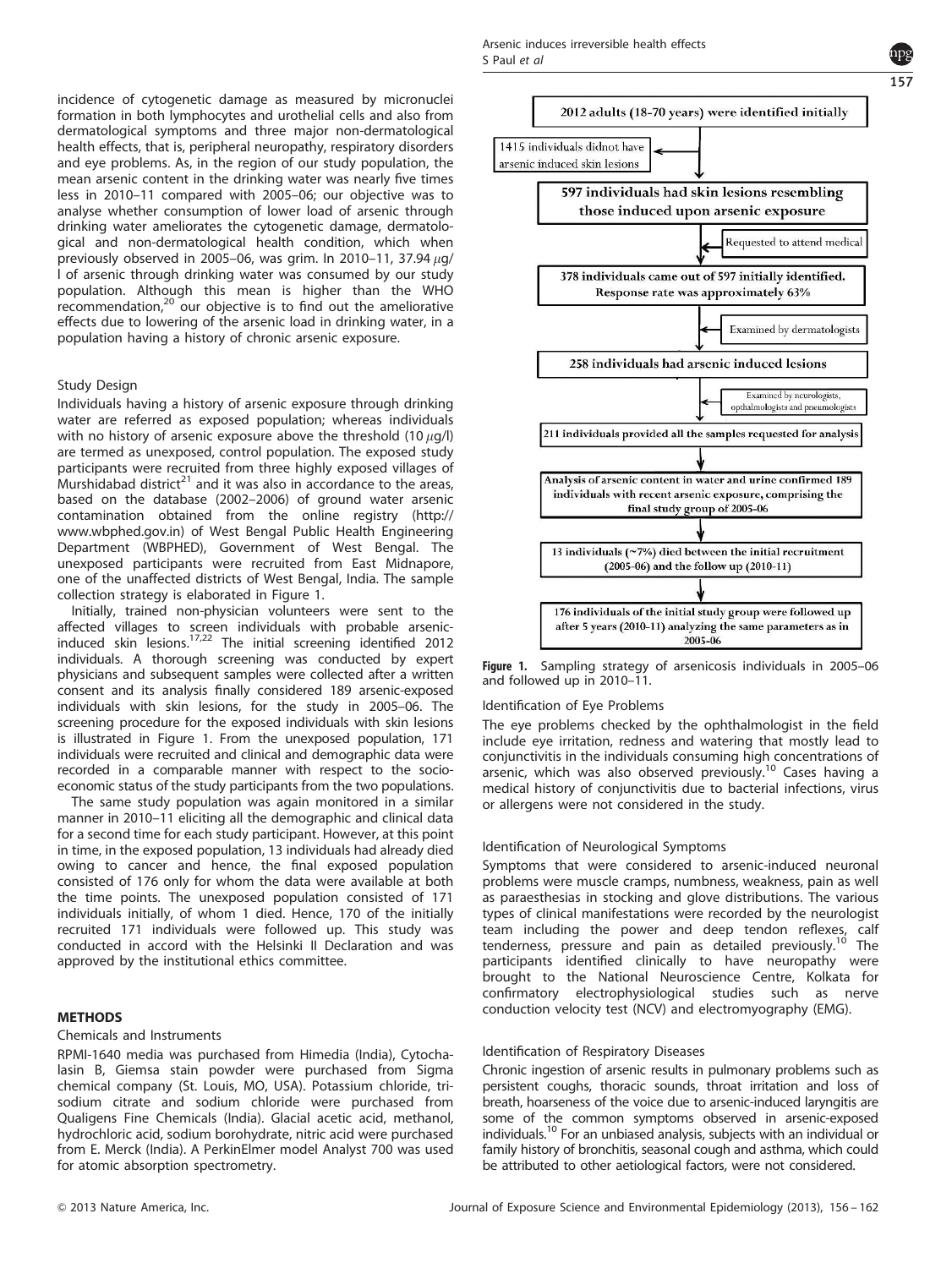|  |  | Table 1. Demographic characteristics of the study population at two different time points (year 2005-06 and 2010-11). |  |  |
|--|--|-----------------------------------------------------------------------------------------------------------------------|--|--|
|--|--|-----------------------------------------------------------------------------------------------------------------------|--|--|

| Parameters                        |                   | 2005-06             | 2010-11          |                   |  |
|-----------------------------------|-------------------|---------------------|------------------|-------------------|--|
|                                   | Unexposed         | Exposed             | Unexposed        | Exposed           |  |
| Participants                      | 171               | 189                 | 170              | 176               |  |
| Age in years (mean $\pm$ SD)      | $34.76 \pm 9.52$  | $34.62 \pm 12.93$   | $39.05 \pm 9.08$ | $38.65 \pm 13.09$ |  |
| Gender (N(%))                     |                   |                     |                  |                   |  |
| Male                              | 88 (51.46)        | 94 (49.74)          | 87 (51.17)       | 85 (48.29)        |  |
| Female                            | 83 (48.54)        | 95 (50.26)          | 83 (48.82)       | 91 (51.71)        |  |
| Tobacco consumption (N(%))        |                   |                     |                  |                   |  |
| Male                              |                   |                     |                  |                   |  |
| Smoking (bidi/cigarette)          | 40 (45.45)        | 35 (37.23)          | 41 (47.13)       | 32 (37.65)        |  |
| Chewing tobacco (pan)             | 17 (19.31)        | 12 (12.76)          | 21 (24.14)       | 13 (15.29)        |  |
| <b>Both</b>                       | 6(6.82)           | 10 (10.64)          | 7(8.04)          | 8(9.41)           |  |
| Female                            |                   |                     |                  |                   |  |
| Smoking (bidi/cigarette)          | 6(7.23)           | 4(4.21)             | 8(9.64)          | 4 (4.39)          |  |
| Chewing tobacco (pan)             | 28 (33.73)        | 25 (26.31)          | 30 (36.14)       | 27 (29.67)        |  |
| <b>Both</b>                       | 0                 | 2(2.10)             | 1(1.20)          | 2(2.19)           |  |
| Arsenic content (mean $\pm$ SD)   |                   |                     |                  |                   |  |
| Drinking water $(\mu q/l)^{*,**}$ | $4.13 \pm 3.18$   | $190.1 \pm 110.53$  | $3.7 \pm 3.0$    | $37.94 \pm 27.08$ |  |
| Urine $(\mu q/l)^{***}$           | $27.62 \pm 21.74$ | $274.87 \pm 149.83$ | $24.8 \pm 13.9$  | $121.9 \pm 94.93$ |  |
| Nail $(\mu g/g)$ ***              | $0.46 \pm 0.24$   | $3.24 \pm 1.86$     | $0.44 \pm 0.23$  | $0.99 \pm 0.53$   |  |
| Hair $(\mu g/g)^{***}$            | $0.29 \pm 0.18$   | $1.90 \pm 1.29$     | $0.37 \pm 0.21$  | $0.82 \pm 0.46$   |  |

\*P-value<0.001 unpaired two-tailed t-test between exposed and unexposed of same time period (year 2005–06 or 2010–11).

 $**$ P-value $<$ 0.0001 unpaired two-tailed t-test between datasets of same groups (exposed vs exposed and unexposed vs unexposed) at two time points (year 2005–06 and 2010–11).

#### Sample Collection and Exposure Analysis

Nitric acid (1 ml/l) was added as preservative to the 100 ml of drinking water, collected from each of the study participants. Midstream first morning urine void (about 100 ml) was also collected from each of the participants for recent arsenic exposure estimation. The samples were brought in ice and stored in  $-20$  °C till the analysis was carried out. For determination of the amount of arsenic exposure before the sample collection time point, nail ( $\sim$  500 mg) and hair ( $\sim$  400 mg) were collected. Arsenic estimation was conducted using a PerkinElmer Spectrophotometer, Model Analyst 700 in our laboratory, at Indian Institute of Chemical Biology, Kolkata. The quality control and details of the procedure are as described previously.<sup>10</sup>

#### Urothelial MN Analysis

The urothelial MN assay was carried out following previously described protocol.<sup>23</sup> Briefly, urothelial cells were recovered after centrifuging the urine samples at 1000 r.p.m. for 10 min. The density of the cells spun down was analysed by phase contrast microscope and adjusted accordingly, bringing the density to 1.5–  $2.0 \times 10^6$  cells. The pellet suspension was fixed using Carnoy's fixative on glass slide and stained with Giemsa and observed under the microscope. A total of 2000 cells per slide were scanned to obtain the micronuclei count index per 1000 cells, as described earlier.<sup>23</sup> Two slides per sample was scored by trained individuals, blind to the exposure status of the samples.

#### Lymphocyte MN Analysis

Venous blood samples (5 ml) were obtained from the study participants and whole-blood lymphocyte culture was carried in RPMI-1640 (Himedia). At least 2000 binucleated cells, following the standard specifications,<sup>23</sup> were scored for each coded slides and the MN frequency was expressed as per 1000 cells. Two trained individuals scored each slide, blind to the exposure status of the samples.

#### Statistical Analyses

For the two-wave longitudinal study, unpaired two-tailed t-test, was performed to compare the parameters between exposed and unexposed categories of a particular time point. Again, paired t-test was performed to compare the parameters within exposed as well as within the unexposed individuals at two time points (initial data set at 2005–06 and follow-up data set at 2010–11). Analysis of effect of age on the development of non-dermatological health disorders was concluded using standardized morbidity ratio (SMR). SMR helps in normalizing a study outcome (especially death) taken at two time points, taking age or sex into consideration. Mathematically, the ratio is obtained between ''observed number of individuals'' by ''expected number of individuals'' in the taken study population, within a particular age- or sex- group. If the ratio is  $>1.0$ , then there is an increase of occurrence of the outcome and vice versa. SMR is one of the best tool that gives an analytical view of the change in outcome, in a varying subset of population based on the age- or sex-specific parameter. The statistical significance was calculated based on the guidelines provided by New Mexico's Indicator- Based Information System (NM-IBIS).<sup>24</sup> The SMR analysis for non-dermatological health effects was conducted of the same individuals of 2005–06 who were alive during the follow-up study in 2010–11. Risk evaluation was done by calculating point estimates, that is, odds ratio (OR) and 95% confidence intervals (CI). Alteration in the health status such as conjunctival irritation, melanosis and keratosis, respiratory problems and peripheral neuropathy in follow-up study (2010–11) was compared with the initial study (2005–06) was analysed using Chi-Square test in GraphPad InStat (San Diego, USA) software.

#### RESULTS

The demographic characteristics at both the time points are summarized in Table 1. Both the exposed and unexposed groups were well matched for gender and age, showing no significant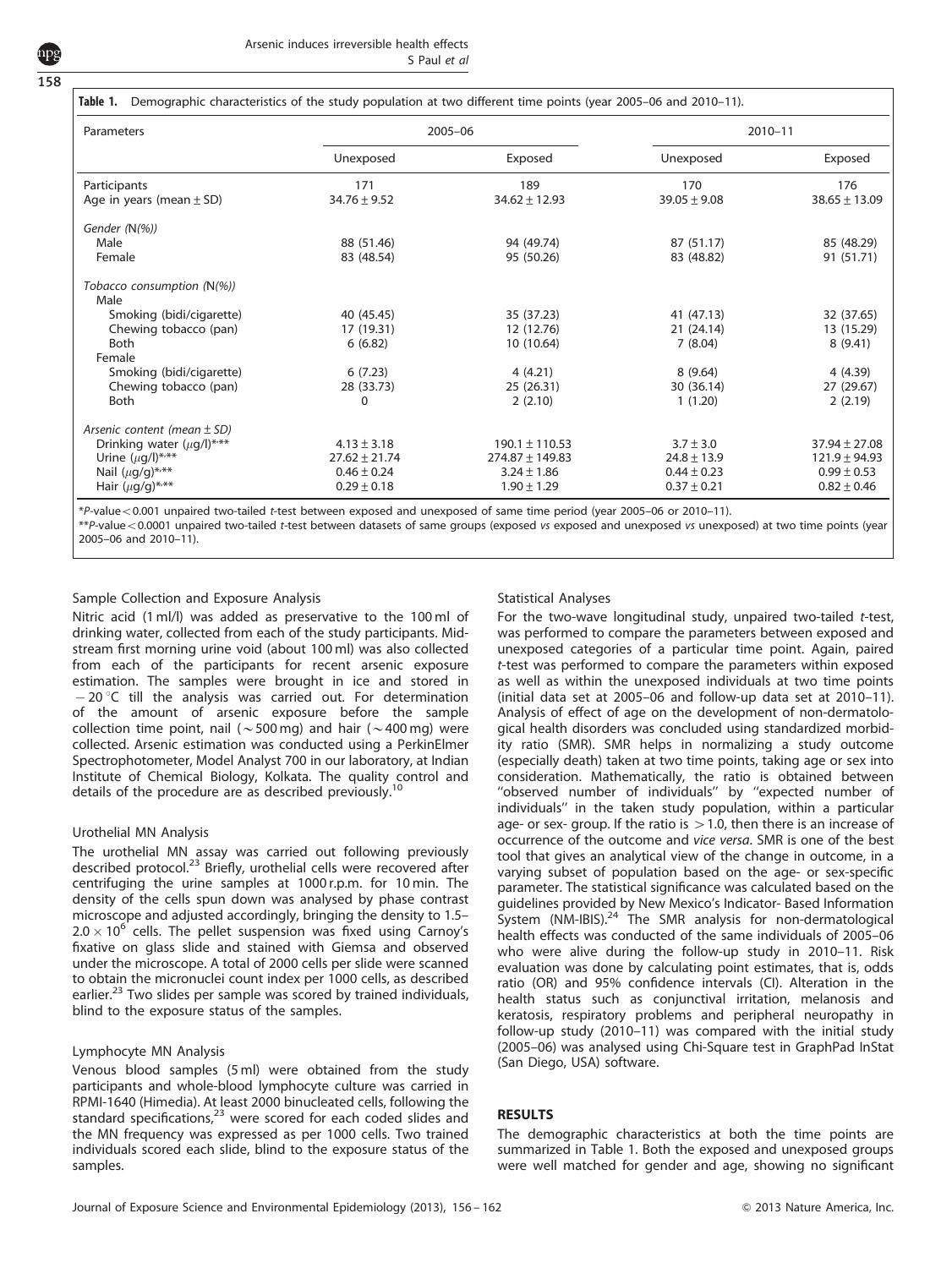

 $*$  p value < 0.01, Chi-squared test

Figure 2. Distribution of various arsenic-induced skin lesions in the individuals exposed to arsenic at two different study periods.

difference ( $P > 0.05$ ). The number of individuals using tobacco in form of smoking (bidis and cigarettes) and chewing (pan and pan masala), did not have any significant variation among the study populations at any time point ( $P > 0.05$ ). The arsenic content in the drinking water, urine, nail and hair were significantly higher  $(P<0.0001)$  in the exposed individuals when compared with the unexposed individuals at both the time points. The arsenic content in water, urine, nail and hair in unexposed group were similar at both the time points, although there were a significant decrease in all of those exposure parameters in the exposed groups in 2010–11, compared with that in 2005–06.

Figure 2 illustrates the distribution of the various types of skin lesion in the exposed population at the two different time points. The result reveals that, in 2010–11, there was a significant  $(P<0.01)$  decline in the occurrence of each kind of dermatological lesion studied, compared with 2005–06. The percentage comparison between the follow-up cohorts in 2010–11with the parent population in 2005–06 revealed a 38.7% decline in the raindrop pigmentation, 35.2% and 28.9% decline in the palmer and plantar hyperkeratosis, respectively, while 26.9% decline in the hyperpigmentation outcome in 2010–11 compared with 2005–06.

In addition, there was a significant decrease in the severity of all skin lesion types studied as is evident from the steady increase in the number of individuals in the low-severity groups ( $P < 0.0001$ ) in 2010–11 compared with 2005–06 as depicted in Figure 3.

Table 2 elaborates the effect of decrease in arsenic exposure towards cytogenetic damage as measured by MN count of urothelial cells and the lymphocytes. There is a significant decrease  $(P<0.001)$  in MN count in exposed individuals in 2010–11 when compared with 2005–06 in both the end points measured. Nevertheless, there was no significant alteration in the basal level of genetic damage in unexposed individuals over the period of time. The amount of cytogenetic damage as indicated by the MN frequency, induced by chronic arsenic exposure, was significantly higher than in case of unexposed individuals at both time points.

This study documents the death among arsenicosis individuals. The number of deaths among the initially recruited study cases was 13, with an average age of 44 years, which accounts to a death percentage of 6.87% and mostly due to skin cancer (Table 3). In comparison, only one individual among the unexposed died due to natural cause, in this period of study.

Table 4 reflects the general depreciation in the non-dermatological health outcomes in arsenic-exposed individuals. The SMR for the three non-dermatological health disorders (peripheral neuropathy, conjunctival irritation and respiratory disorders) studied, was statistically significant. The SMR (95% CI) for peripheral neuropathy was calculated to be 1.77 (1.36, 2.19), conjunctival irritation was 1.47 (1.17, 1.77) and respiratory ailment was 1.53 (1.13, 1.92). The unexposed individuals were also



159

 $p$  value < 0.01, Chi Squared Test.

Figure 3. Change in the severity of skin lesions in arsenic-exposed individuals over this study period due to decrease in the arsenic exposure.

Table 2. Change in micronucleus (MN) frequency in urothelial cells and lymphocytes of individuals from arsenic-exposed and -unexposed areas over the period of study.

| Study group<br>(N) | Year 2005-06 (MN/1000<br>cells) mean $\pm$ SD | Year 2010-11 (MN/1000<br>cells) mean $\pm$ SD |
|--------------------|-----------------------------------------------|-----------------------------------------------|
| Urothelial         |                                               |                                               |
| Exposed<br>(176)   | $5.97 \pm 1.52*$                              | $1.95 \pm 1.10***$                            |
| Unexposed<br>(170) | $1.45 \pm 0.51$                               | $1.42 + 0.57^{\dagger}$                       |
| Lymphocyte         |                                               |                                               |
| Exposed<br>(159)   | $11.11 \pm 2.5*$                              | $3.55 \pm 1.48$ *****                         |
| Unexposed<br>(156) | $2.39 \pm 0.81$                               | $2.06 + 0.81^{\dagger}$                       |

 $*P$ -value < 0.0001; unpaired t-test between exposed and unexposed individuals in the year 2005–06.

 $*P$ -value < 0.0001; paired t-test between exposed individuals between two time points (year 2005–06 and 2010–11).

 $***P$ -value < 0.0001; unpaired t-test between exposed and unexposed individuals in the year 2010–11.

 $\phi^{\dagger}$ P-value > 0.5; paired t-test between unexposed individuals between two time points (year 2005–06 and 2010–11).

subjected to the SMR calculation in the similar manner and it showed insignificant alteration in between 2005–06 and 2010–11. For the above three mentioned non-dermatological ailments, the unexposed controls had an SMR (95% CI) of 0.85 (0.59, 1.12), 1.00 (0.78, 1.22) and 1.00 (0.72, 1.28), respectively.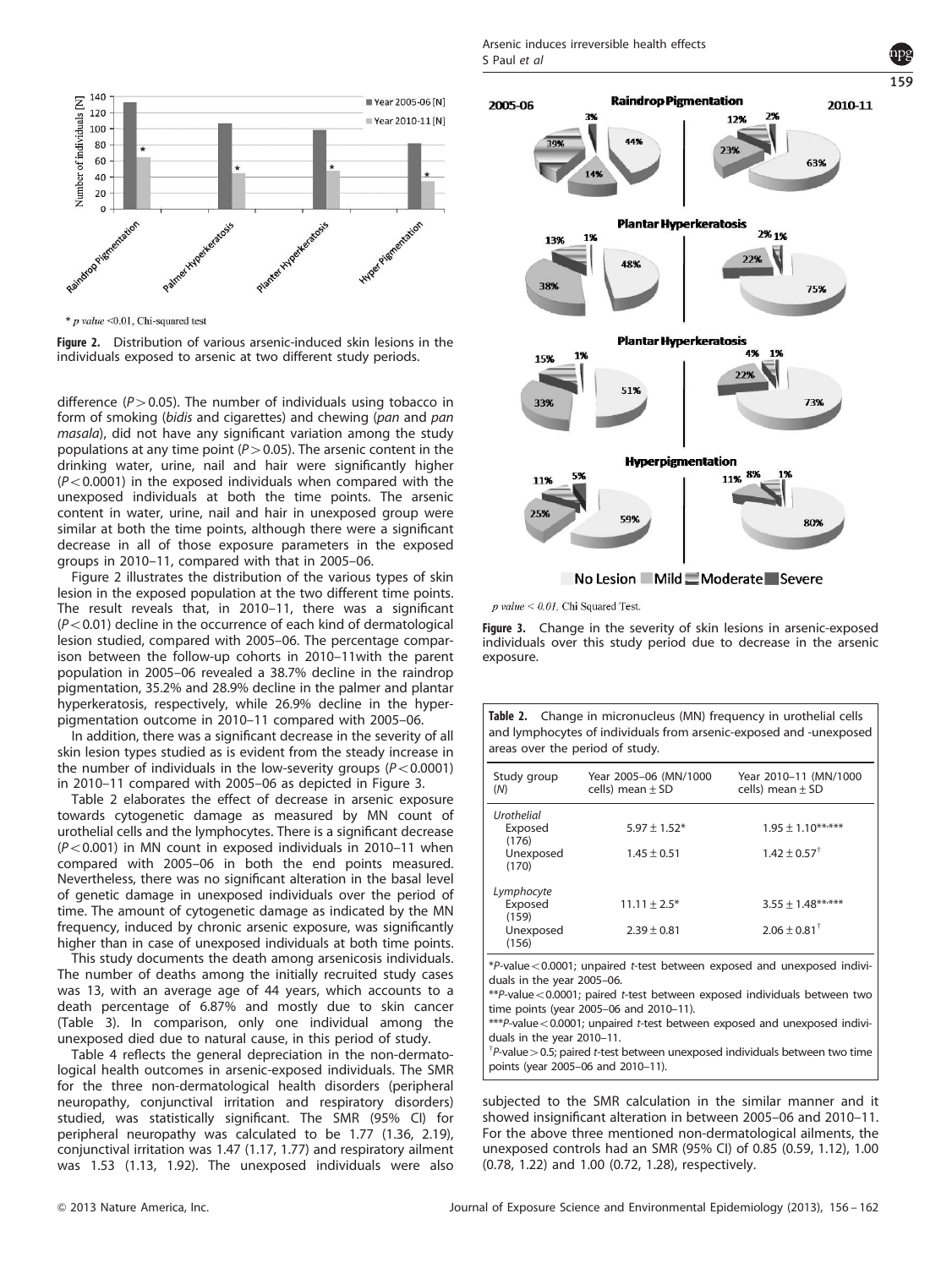160

| Arsenic induces irreversible health effects |              |
|---------------------------------------------|--------------|
|                                             | S Paul et al |

| Cancer type               | Number of<br>individuals |          | Arsenic content of all cancer deaths<br>considered in the study<br>(mean frequency $\pm$ SD) |                     |                  |                  | Micronucleus <sup>a</sup><br>(mean frequency $\pm$ SD)<br>$N = 13$ (MN/1000 cells) |                  |
|---------------------------|--------------------------|----------|----------------------------------------------------------------------------------------------|---------------------|------------------|------------------|------------------------------------------------------------------------------------|------------------|
|                           | Male                     | Female   | Water $(\mu q/l)$                                                                            | Urine $(\mu q/l)$   | Nail $(\mu q/q)$ | Hair $(\mu q/q)$ | Urothelial                                                                         | Lymphocyte       |
| Skin cancer               |                          | 3        | $198.35 \pm 126.3$                                                                           | $308.74 \pm 115.67$ | $3.97 \pm 1.67$  | $2.08 \pm 1.52$  | $6.07 \pm 2.37$                                                                    | $10.27 \pm 3.57$ |
| Lung cancer               |                          | 0        |                                                                                              |                     |                  |                  |                                                                                    |                  |
| Liver cancer              | 0                        |          |                                                                                              |                     |                  |                  |                                                                                    |                  |
| Bone cancer               |                          | $\Omega$ |                                                                                              |                     |                  |                  |                                                                                    |                  |
| Mean age at death (years) | $4.25 \pm 8.54$          |          |                                                                                              |                     |                  |                  | 44.26                                                                              | 44.27            |

| Age-specific (in years)  | Individuals |                |             |          | Expected in<br>$2010 - 11a$ | Standardized morbidity<br>rate (observed/expected<br>in 2010-11) | SMR (95% CI)      |
|--------------------------|-------------|----------------|-------------|----------|-----------------------------|------------------------------------------------------------------|-------------------|
|                          | 2005-06     |                | $2010 - 11$ |          |                             |                                                                  |                   |
|                          | Total       | Observed       | Total       | Observed |                             |                                                                  |                   |
| Peripheral neuropathy    |             |                |             |          |                             |                                                                  |                   |
| $<$ 20                   | 25          | 3              | 11          | 3        |                             | 3.00                                                             | 1.77 (1.36, 2.19) |
| $20 - 29$                | 43          | 13             | 34          | 14       | 10                          | 1.40                                                             |                   |
| $30 - 39$                | 51          | 9              | 52          | 17       | 9                           | 1.89                                                             |                   |
| $40 - 49$                | 48          | 14             | 49          | 25       | 14                          | 1.78                                                             |                   |
| $50 - 59$                | 13          | 2              | 18          | 7        | 3                           | 2.33                                                             |                   |
| 60                       | 9           | $\overline{2}$ | 12          | 5        | 3                           | 1.67                                                             |                   |
| Conjunctival irritations |             |                |             |          |                             |                                                                  |                   |
| $<$ 20                   | 25          | 10             | 11          | 6        | 4                           | 1.50                                                             | 1.47(1.17, 1.77)  |
| $20 - 29$                | 43          | 14             | 34          | 18       | 11                          | 1.64                                                             |                   |
| $30 - 39$                | 51          | 18             | 52          | 23       | 18                          | 1.28                                                             |                   |
| $40 - 49$                | 48          | 23             | 49          | 32       | 23                          | 1.39                                                             |                   |
| $50 - 59$                | 13          | 3              | 18          | 3        | 4                           | 2.25                                                             |                   |
| 60                       | 9           | 3              | 12          | 6        | 4                           | 1.50                                                             |                   |
| Respiratory problems     |             |                |             |          |                             |                                                                  |                   |
| $<$ 20                   | 25          | 5              | 11          | 2        | 2                           | 1.00                                                             | 1.53(1.13, 1.92)  |
| $20 - 29$                | 43          | 7              | 34          | 16       | 6                           | 2.67                                                             |                   |
| $30 - 39$                | 51          | 8              | 52          | 13       | 8                           | 1.62                                                             |                   |
| $40 - 49$                | 48          | 12             | 49          | 14       | 12                          | 1.67                                                             |                   |
| $50 - 59$                | 13          | 4              | 18          | 7        | 6                           | 1.67                                                             |                   |
| 60                       | 9           | 3              | 12          | 6        | 4                           | 1.50                                                             |                   |

2005–06. It is obtained by

 $SMR = \frac{SSE(1.12 \text{ m})}{\text{total individuals in the aggressive's history}} (2005 - 2006)$   $\times$  total individuals in the age-specific group (2010–2011) Observed number of cases (2005-2006)

| Table 5.<br>Risk of the development of non-dermatological health<br>effects at two time points.    |                            |                |                            |  |  |  |  |
|----------------------------------------------------------------------------------------------------|----------------------------|----------------|----------------------------|--|--|--|--|
| Non-dermatological<br>health outcomes                                                              | Year                       | OR             | 95% CI                     |  |  |  |  |
| Peripheral neuropathy                                                                              | $2005 - 06$<br>2010-11     | 9.08<br>18.48  | 3.48, 23.72<br>7.75, 44.06 |  |  |  |  |
| Conjunctivitis                                                                                     | $2005 - 06$<br>$2010 - 11$ | 11.15<br>20.51 | 4.91, 25.32<br>9.84, 42.72 |  |  |  |  |
| Respiratory disorders<br>2.47, 14.95<br>$2005 - 06$<br>6.07<br>5.04, 25.97<br>$2010 - 11$<br>11.45 |                            |                |                            |  |  |  |  |
| Abbreviations: CI, Confidence Interval; OR, Odds Ratio.                                            |                            |                |                            |  |  |  |  |

True to the expectation, within the exposed group, there was a significantly higher risk of the development of non-dermatological health effects when compared with the unexposed individuals. It was found that there was a significant rise in non-dermatological outcomes in 2010–11 compared with 2005–06 (Table 5).

# **DISCUSSION**

Chronic exposure to arsenic induces several dermatological and non-dermatological clinical manifestations including cancers of the skin and internal organs such as lung, liver, bladder and kidney.<sup>5</sup> In the present study, the demographic characteristics of exposed and unexposed individuals, such as age, gender and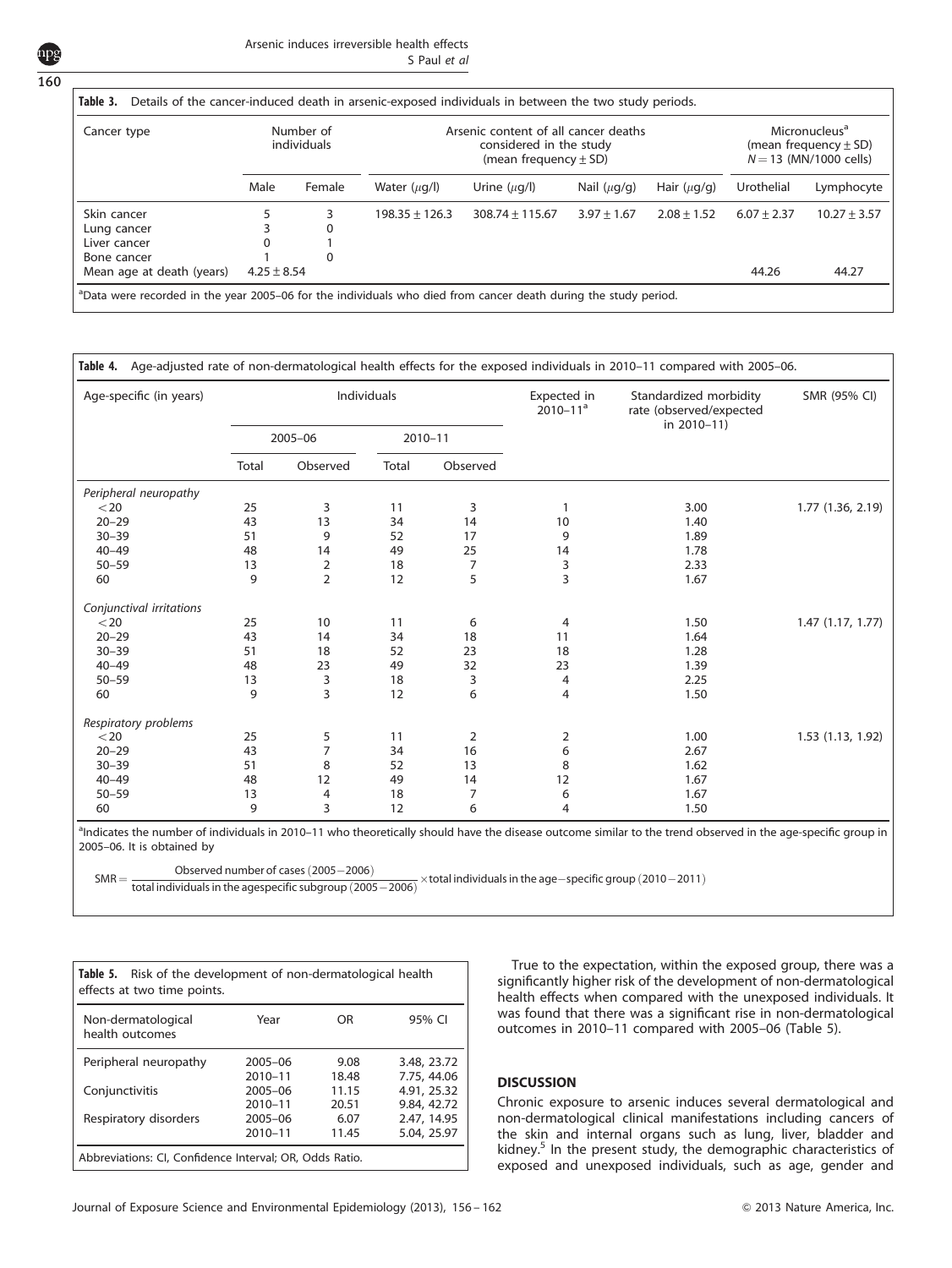

tobacco consumption were well matched (Table 1) and hence, the outcome of our study truly portrays arsenic manifestations and subsequent decrease thereof.

Biomarker, in the form of MN induction is long considered to be one of the most versatile tools to determine the degree of genetic toxicity and particularly in case of arsenic toxicity.<sup>11</sup> In the present study, we have found that, with decrease in arsenic exposure there was a concomitant statistically significant decline in the MN count, when compared over the period of time. As evident from Table 2, there was a 3-fold decrease of the MN frequency in urothelial cells, whereas a 2.5-fold decrease in lymphocytes, in 2010–11 when compared with the results of 2005–06. Thus, it can be inferred that removal of arsenic exposure can lead to the reversal of the induction of at least some types of genetic damage at the cellular level. The genesis of MN is thought to be incurred via DNA backbone damage caused probably by generation of certain reactive oxygen species (ROS), as a result of arsenic metabolism;25,26 which lowered due to consumption of lesser concentration of arsenic.

In addition, we find corroborating evidence of decrease in arsenic exposure leading to the alleviation of arsenic-induced dermatological disorders. Our data show a significant decrease in the number of exposed individuals exhibiting each type of arsenic-specific dermatological symptoms (Figure 2). There was also a significant decrease in the severity levels of each of these arsenic-induced dermatological symptoms (Figure 3). This might be a very significant observation, keeping in mind that these individuals have started using arsenic-free water for drinking purposes only for a short duration, compared with the time period for which they were continually exposed to this toxicant. Hence, it would only be logical to expect that with further decrease in the drinking water arsenic concentration to below 10  $\mu$ g/l, and with longer duration of use of potable water, the incidence as well as the severity of these arsenic-induced skin lesions might be further reduced drastically, along with the amelioration of the genotoxic insult to a basal level.

Anomalously though, in spite of consumption of lesser amount of arsenic; we found that the non-dermatological health effects showed an increased risk of development with time. The SMR (95% CI) indicates the increased susceptibility of the exposed individuals towards the non-dermatological health outcomes, namely, peripheral neuropathy (1.77 (1.36, 2.19)), conjunctival irritation (1.47 (1.17, 1.77)) and respiratory disorders (1.53 (1.13, 1.92)), in an age-specific manner. However, there was no appreciable change in the incidence of these non-dermatological disorders in unexposed population at the two time points. From Table 4, we find that for each age group, when reconsidered within the scope of SMR, the exposed group showed a higher number of cases for respective non-dermatological health outcomes when compared with the expected outcomes. But, this was not so for the unexposed controls. From the age-adjusted SMR analysis (Table 4), we can interpret that arsenic exposure itself has a predominant role for adverse non-dermatological health outcomes.

In addition, we observed that 13 (6.87%) of the initially recruited 189 exposed individuals had died before the follow-up sampling in 2010–11. Interestingly, these individuals who died of cancer had an average age of  $44.25 \pm 8.54$  years at death, which is far below the normal life expectancy of Indian population, which is around 63.4 years (SRS Database, Registrar General of India, 2003).<sup>27</sup> Data reflects that the maximum individuals succumbed with skin cancer, which is only natural considering skin is the primary target organ for arsenic toxicity. On the contrary, there was only one death (0.58%) in the unexposed group, resulting from cardiac arrest and the age at death was 65 years. As per the epidemiological survey in 2005–06, it can be stated that all the 13 individuals who have died owing to different types of cancers had severe skin lesions of several types as well as significant cytogenetic damage as measured by MN assay from the two cell types. According to WHO criteria, all the 13 individuals were arsenicosis patients with a very high arsenic exposure status as reflected by the arsenic content in their water, urine, nail and hair samples (Table 3). All these evidence strongly suggest that the individuals who died within this period of time were mainly owing to arsenicosis. MN formation is not only a classical biomarker for a population exposed to arsenic but also a potent tool for monitoring susceptibility of arsenic-induced dermatological cancers.<sup>1</sup>

Hence, life expectancy in humans decreases owing to arsenic exposure, which has also been reported earlier.<sup>28</sup> This severe health effects are due to the fact that this particular study population were exposed to very high concentration of arsenic through drinking water for more than 10 years. Life expectancy is a very potent tool to monitor the health of a population.<sup>29</sup> The data, although on a small scale, does imply that the life span is shortened for exposed individuals. Thus, it seems that once the arsenic-induced physiological damage crosses a certain threshold, even removal of exposure may not always be enough to prevent eventual casualty.

The underlying molecular basis of arsenic-induced clinical manifestations is not well understood. Literature suggests the pronounced effect of arsenic upon the lipoic acid metabolism, inhibiting pyruvate dehydrogenase enzyme.<sup>30</sup> This in turn slows the production of energy units (i.e adenosine tri-phosphate, ATP) within the mitochondria. A study conducted by our group<sup>31</sup> has shown the influence of arsenic on mitochondrial instability, leading to cell death. As mitochondrial dysfunction, under stress have been associated with neurotoxicity, $32$  we can propose the route of development of certain types of peripheral neuropathy that are associated with mitochondrial instability<sup>33</sup> in arsenic-exposed population. In lung cancer, arsenic has been associated with activation of caspase cascade along with mitochondrial dysfunction.<sup>34</sup> Hence, the frequency of respiratory tract irritations, shortness of breath, hoarseness of voice and so on, $10$  related to arsenic-exposed individuals may be due to these cellular wasting. Redness of the eye, frequent watering and conjunctival irritations are commonly found in the arsenic-exposed individuals.<sup>10</sup> In vitro studies on laboratory mice have shown development of optic disorders such as anophthalmia, $35$  that can cause such recurrent conjunctival irritations. The population studied here were exposed to high concentration of arsenic in their drinking water for  $>10$ years. In our study period, although there was a significant reduction of arsenic in water but still it was much higher than the permissible limit recommended by WHO (10  $\mu$ g/l; 1996). So, it may appear that over the period of time of exposure, the non-dermatological health effects increased, as the arsenic exposure was not reduced to international standard. This may be the reason of having more incidence of peripheral neuropathy and other non-dermatological health effects observed in 2010–11 compared with 2005–06.

Risk assessment is an effective tool to monitor the risk management due to any environmental toxicant and determine the maximum permissible limit for their interaction with humans. $36$ Drinking arsenic-free water is a widely practised method to curb the development of arsenicosis. But, the results from this particular cross-sectional study shows that considerable decrease of arsenic content in the drinking water corresponds to a decrease in the severity of arsenic-specific dermatological symptoms, as also cytogenetic damage significantly. However, this reduction of arsenic in drinking water failed to reduce the non-dermatological health effects. Therefore, our study demonstrates the acute necessity for the development of curative measures in conjunction to reduction of arsenic in drinking water as an ideal mitigation strategy for chronic arsenic toxicity.

## ABBREVIATIONS

ATP, Adenosine tri-phosphate; CI, Confidence interval; EMG, Electromyography; MN, Micronucleus; NCV, Nerve conduction velocity; NM-IBIS, New Mexico's Indicator-based Information